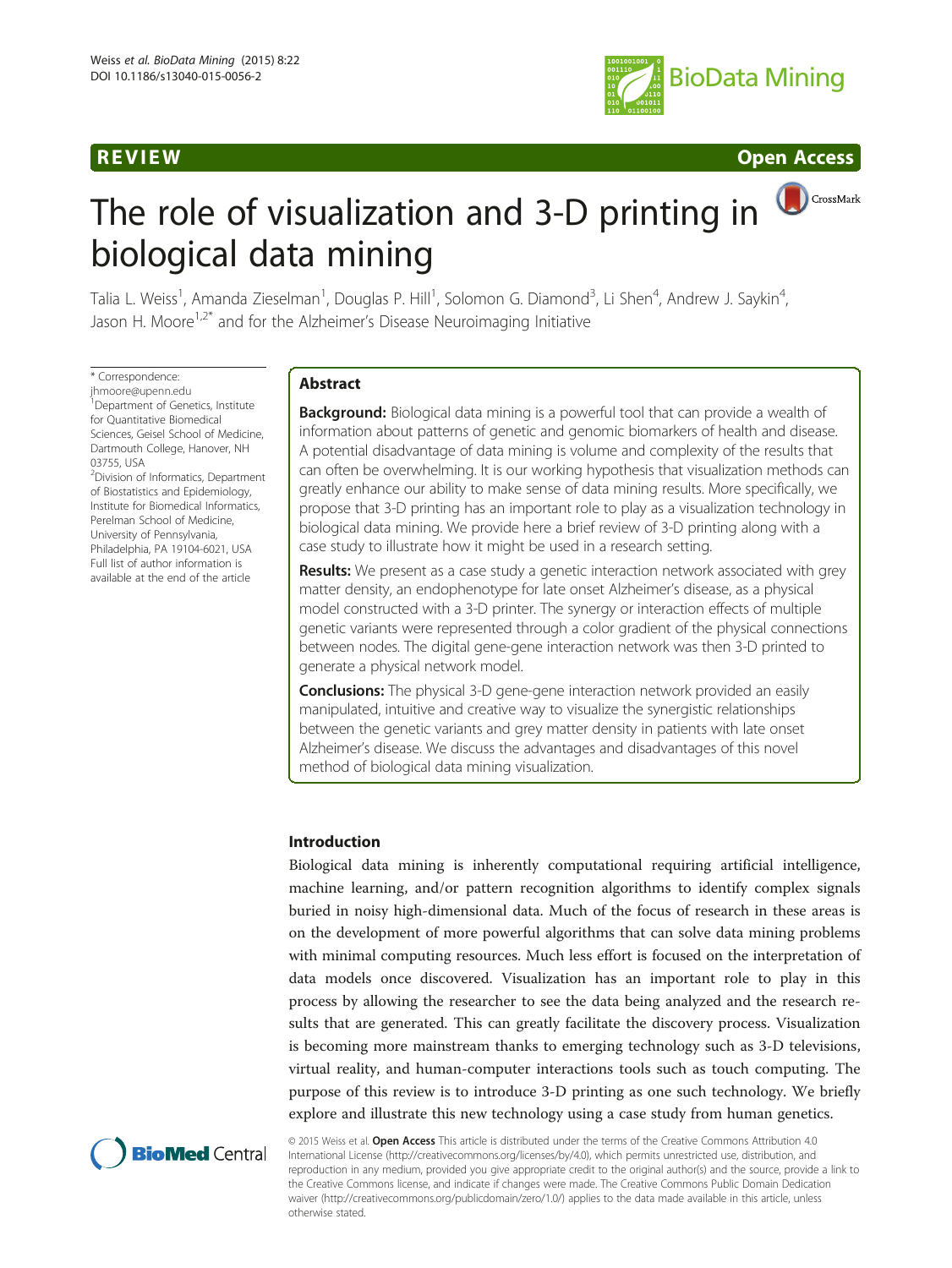3-D printing is the process by which a physical object is manufactured directly from a digital model [\[1](#page-6-0)]. This is achieved through slicing the virtual model into a series of digital cross-sections and subsequently printing the real object layer by layer. Through this additive process, the physical object slowly gains volume until development is complete and the product is fully formed. 3-D printing techniques may differ slightly in aspects such as layering method and materials in accordance with the printer type and technology selected to match the requirements of final product or project. 3-D printing technology has applications in a variety of production and manufacturing industries including architecture, biotech, industrial design and engineering, but an area of interest that remains largely unexplored is the use of 3-D printing technology to study theoretical or nonphysical concepts. In this review, we explore the advantages and disadvantages of creating physical representations of intangible ideas. What value, if any, can 3-D printing bring to the scientific world of 3-D conceptual visualization?

## Case study from human genetics

Late onset Alzheimer's disease, or LOAD, is an irreversible and progressive brain disease characterized by the development of neurofibrillary tangles and amyloid plaques and eventual death of neurons in individuals over the age of 60 and that symptomatically manifests as a progressive decline in memory, thinking, and reasoning skills [[2\]](#page-6-0). The causes of LOAD are complex and not yet fully understood, but there is evidence that genetics plays a strong role in Alzheimer's susceptibility and development. Genes that have been previously associated with Alzheimer's disease include B-amyloid precursor protein, presenilin, presenilin 2, as well as apolipoprotein E. A database of genetic associations for Alzheimer's disease exists [[3\]](#page-6-0) along with a resource provided by the National Institutes of Health for replicated genetic associations from genome-wide association studies of a variety of diseases including LOAD [[4](#page-6-0)]. Despite significant effort, much of the heritability of LOAD remains unexplained.

One possible explanation for our inability to identify most of the genetic risk factors for LOAD may lie in the definition of the phenotype. The Alzheimer's Disease Neuroimaging Initiative (ADNI) attempts to address this by tracing normal, mildly cognitively impaired, and Alzheimer's disease brain changes to measure disease progression through utilization of MRI and PET imaging and laboratory and cognitive testing of over 800 patients in its first phase [[5\]](#page-6-0). An important goal of this study is to identify new genetic risk factors for LOAD by using measures of brain structure and function as endophenotypes. These new brain imaging phenotypes may reveal additional risk factors that are not detectable using the higher level and noisier LOAD definition [\[6](#page-6-0)]. In addition, it is likely that genetic variants have synergistic interaction effects on LOAD risk that are not predicted from the independent marginal effects that have been identified thus far [[7\]](#page-6-0). We summarize here previous studies of estimating gene-gene interactions and then present visualization of those patterns of association as networks. We then present a 3-D printed version of the network and discuss its usefulness.

# Construction of a gene-gene interaction network

A previous study by Zieselman et al. [[8](#page-6-0)] described a gene-gene interaction network for grey matter density in Alzheimer's patients from ADNI. The ADNI study measured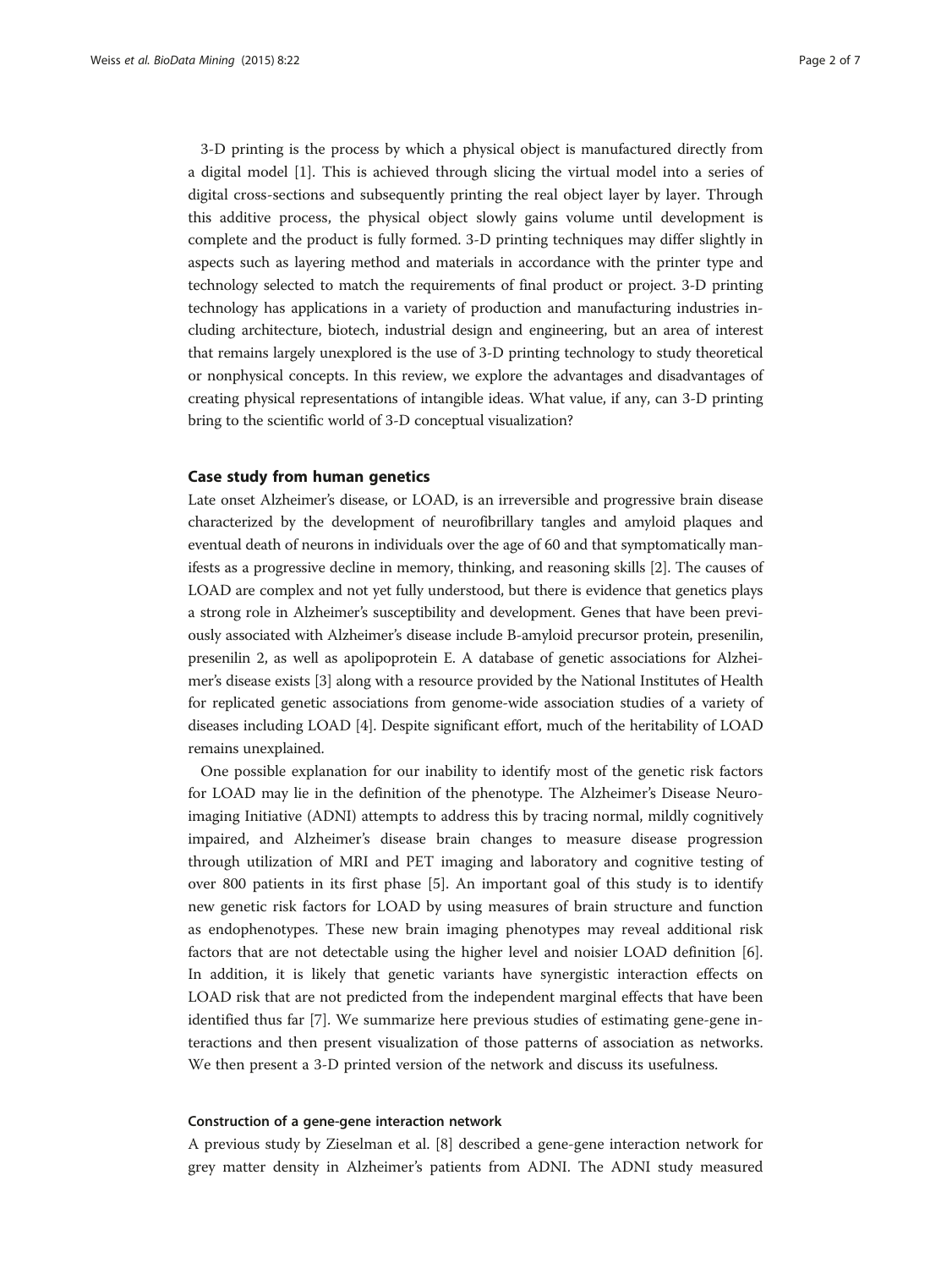approximately 500,000 single nucleotide polymorphisms (SNPs) [\[9](#page-6-0)]. Each pair of SNPs was assessed for its combined effect using the quantitative multifactor dimensionality reduction (QMDR) approach [\[10\]](#page-6-0). The final subset of statistically significant SNPs (n = 34) was selected and their genes assessed for biological interaction using the Integrative Multispecies Prediction (IMP) algorithm that integrates genomics data from thousands of sources [[11](#page-6-0)]. The 34 statistically significant SNPs were used to build a statistical epistasis network as has been described previously [[12](#page-6-0)]. As a first step toward printing the network, we developed a 3-D network visualization protocol (SNPAttractor) using the Unity 3D video game engine. This approach allow for the real-time visualization of genetic networks through the use of a gravitational model in which different parameters such as bond strength, number of positive and negative bonds, and node diameter can be changed and the effects seen in real-time. SNPAttractor allows for a digital 3-D representation of the structure along with the ability to explore the network in space by rotating around, moving through, and zooming in on the network. The SNPAttractor software and source code developed in Unity 3-D is available upon request.

# 3-D printing of a gene-gene interaction network

The first step in 3-D printing an object from a visualization is to convert the graphics file to the appropriate format that can be read by the printer. This is not always straightforward and we encountered some technical issues. First, the original SNPAttractor software doubled the face of intersection between the cylindrical connections and the nodes, resulting in files that were uninterruptable by the 3-D printer. Adjustments were made to the SNPAttractor code, and the edited files were uploaded successfully into the 3-D printer programs ZEdit and ZPrint and used to print a physical gene-gene interaction network using the ZPrint650 printer from 3D Systems, Inc. The process took the 3-D printer 10 hours. The final physical product can be seen in Fig. 1. The 3-D printed nodes are white cubes as opposed to the digital network's black

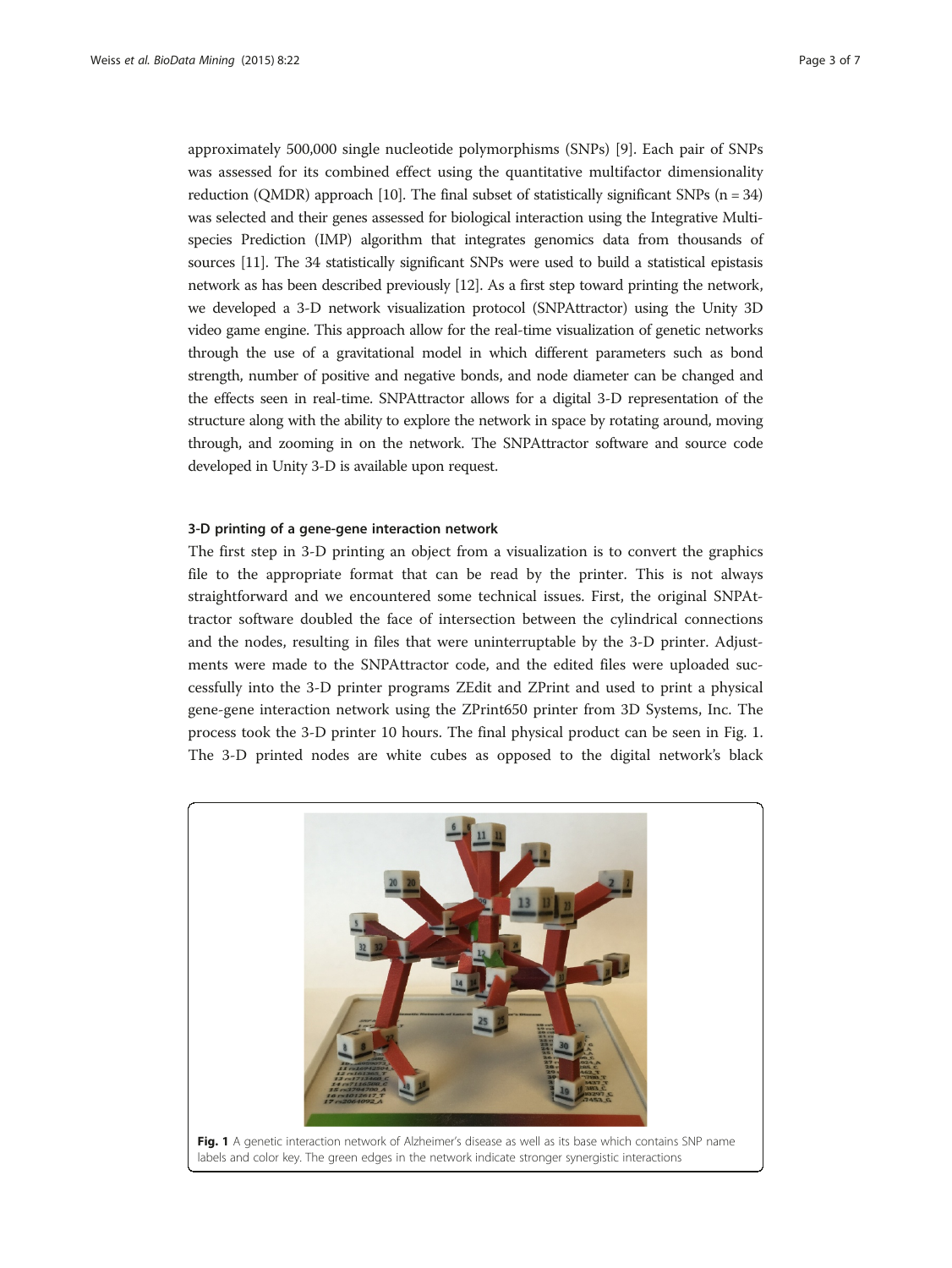spherical nodes, and the printed connections are rectangular instead of cylindrical. The coloring of the connections on the digital versus physical model are identical, however, as the color represents the spectrum of possible node synergies (SNP interactions), ranging from the strongest synergy, represented by the color green, to the weakest synergy, represented by red. The 3-D printed network is roughly 12x12 cm, although the spokes provide an additional centimeter or two depending on orientation. It is important to note that no special support structures were needed for printing this network due the inherent strength of the printing material that was used. Indeed, it is no common to print objects using strong plastics and even metals. Because the SNP name could not fit on the surface of the nodes, each node was labeled with a number that corresponds with the SNP rs number. The number is printed on each face of the cube, so that the network can have multiple correct orientations and can be viewed from any angle. In addition to printing the genetic network, a base was printed to function as both a resting area for the structure and a key, where node number may be matched with SNP name and the synergy color scale may be referenced. The network is very light, slightly rough to touch, and can be picked up and handled with ease. It can be placed back on its base in numerous sturdy positions.

## **Discussion**

A single idea can be expressed in unlimited ways. Because of this, the field of data representation and visualization is in a continuous state of flux and evolution. The scientific community in particular is constantly trying to find new, creative ways to more easily and accessibly organize and interpret scientific data. A data set may remain unchanged, but the number of ways in which data can be displayed, viewed, represented, and subsequently interpreted are virtually limitless. It is through the application of this multimodal analysis process that we are able to gain a well-rounded understanding of the information that we wish to understand.

In this review, we used SNP biomarker data for Alzheimer's disease to construct a three-dimensional digital representation of the gene-gene interaction network. We then created a physical model of the network using a 3-D printer to explore the advantages of using one or both of these visualization mediums. We suggest that useful information may be lost in the translation from physical structures to digital representations, and therefore propose that the use of a corporeal gene-gene interaction network model to supplement the digital SNPAttractor visualization software may inspire additional insights into the meaning and interpretation of the genetic network. In addition to the kind of biological or statistical networks presented in our case study, there are numerous other potential uses of this technology in biological data mining. For example, it might be helpful to print actual models. One could imagine printing a decision tree model derived from a source of big data. It might be interesting to print a phylogenetic tree or an ontology. An interesting challenge would be to print information visualizations such as scatterplots, barplots, boxplots, or even heat maps.

3-D visualization software and use of our digital genetic network offers many benefits but lacks intuitiveness and may therefore withhold important and possibly ideastimulating information. We suggest that there are differences in the ability to intuitively recognize, understand, and subsequently interpret digital versus physical 3-D information. As physical beings in a three-dimensional world, we have evolved to expertly interpret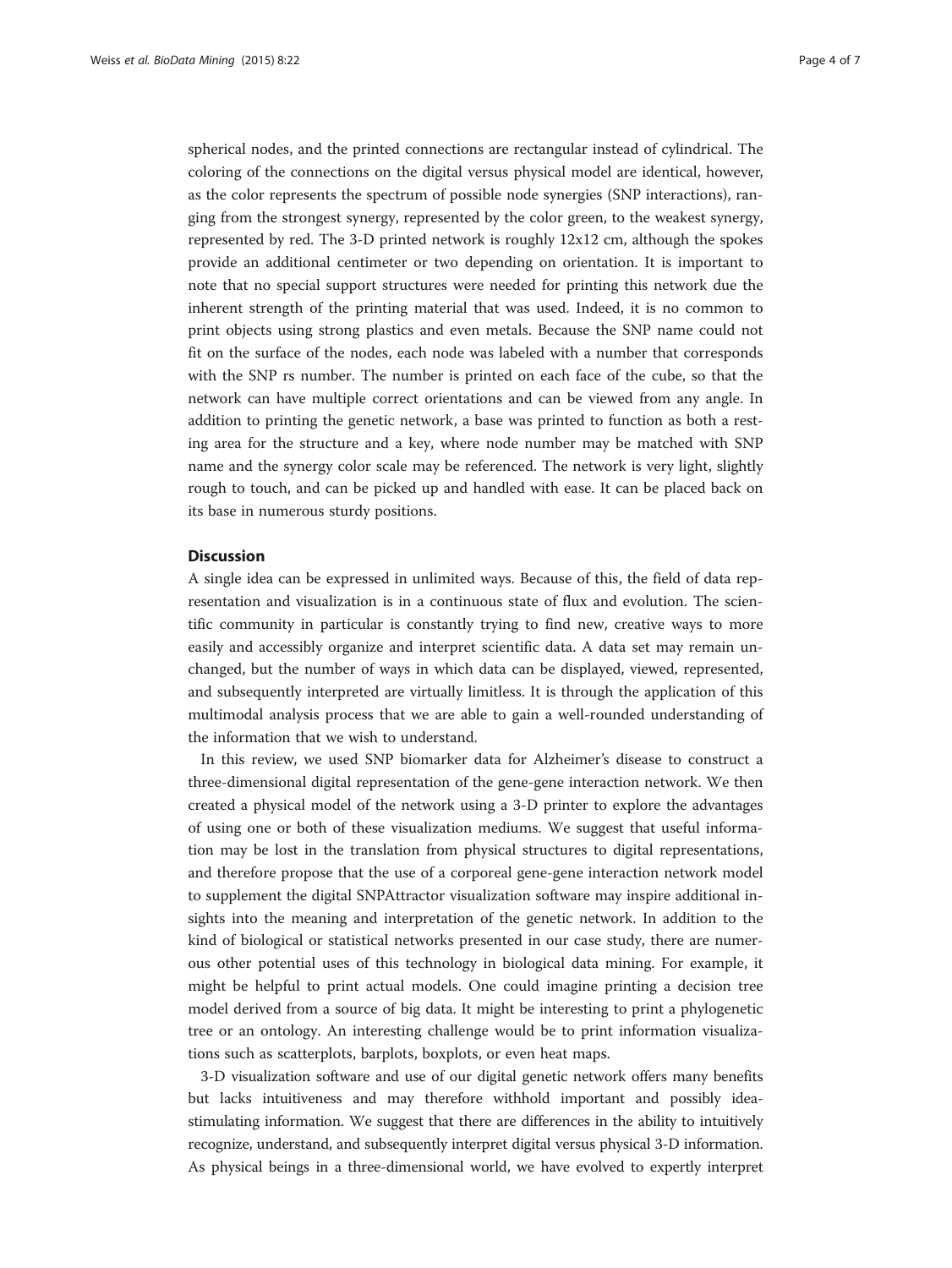our physical surroundings. Therefore, recognizing and understanding physical objects is, to a certain degree, intuitive. A problem arises, however, when we are asked to understand a digital representation of a physical object. Until recently, with the invention of computers and iPads, there have been no evolutionary pressures to hone our ability to interpret 3-D information through 2-D mediums, and therefore, such interpretation is unintuitive. A study by Lowrie [\[13\]](#page-6-0) exposes the unintuitive nature of interpreting simulated 3-D objects. Lowrie investigated the ability of children to interpret screen-based images on the computer and relate them to real-world environments. Of 6 children, only 2 were able to find relationships between simulated 3-D and real-world 3-D environments. Lowrie goes further to suggest that the ability to infer relationships between simulated 3- D and actual 3-D environments can be enhanced through the construction and manipulation of 3-D models, a finding that demonstrates both the more innate nature of handling physical objects as well as the value of supplementing digital information with a physical counterpart. Other institutions reflect these ideas as well. For example, Kawakami [[14](#page-6-0)] claims that because of the size and complexity of his molecular structures, digital model generation is difficult and peer discussions are laborious. In answer to this issue, Kawakami developed a physical, interactive protein model using 3-D printing technology that allows users to see, touch, and test ideas more easily and can be used in conjunction with digital applications. These examples highlight the additional intuitive benefit of supplementing digital visualizations with physical models.

How have we evolved to expertly interpret physical stimuli, and how are these modes of stimulus sensation and perception altered when we translate a physical object into the digital realm? Quite simply, we have evolved to sense and perceive real-world stimuli through five sensory modalities – sight, smell, taste, touch, and hearing. By translating a physical structure into the digital realm, we instantly eliminate the option to utilize four of these five senses. The efficacy of the remaining sensory modality  $-$  vision  $-$  is additionally drastically reduced during this translation. Visual resolution of the surrounding threedimensional world is achieved through both stereopsis, the fusion of binocular images derived from retinal disparities to accurately communicate depth information [\[15\]](#page-6-0), and monocular information, a more general but less accurate visual-perceptual method [[16](#page-6-0)]. Although both of our digital and physical genetic network models are determined to be "three dimensional," the difference resides in the method of presentation. While the physical network inhabits our tangible world, the digital network is presented through a 2-D medium – the computer screen. Therefore, interpretation of the former permits the use of stereopsis while interpretation of the latter is reliant on monocular cues, suggesting that we may lose valuable information in the translation from interpretation of physical to digital 3-D data. With a data set where complex relationships are expressed in 3-D space, the ability to accurately interpret these relationships is vital. We therefore suggest that 3- D information may be more accurately perceived through the handling and examination of a physical structure as compared to its digital counterpart.

Digital visualization provides many capabilities that physical models cannot, such as the ability to view various spatial arrangements and consequences of parameter change in real-time. However, we suggest that there may be advantages unique to experiencing this data through a physical medium that should not be ignored. Interpretation of a 3- D data set is both more intuitive and more accurate when experienced in the physical world as compared to the digital realm. Additionally, handling a physical model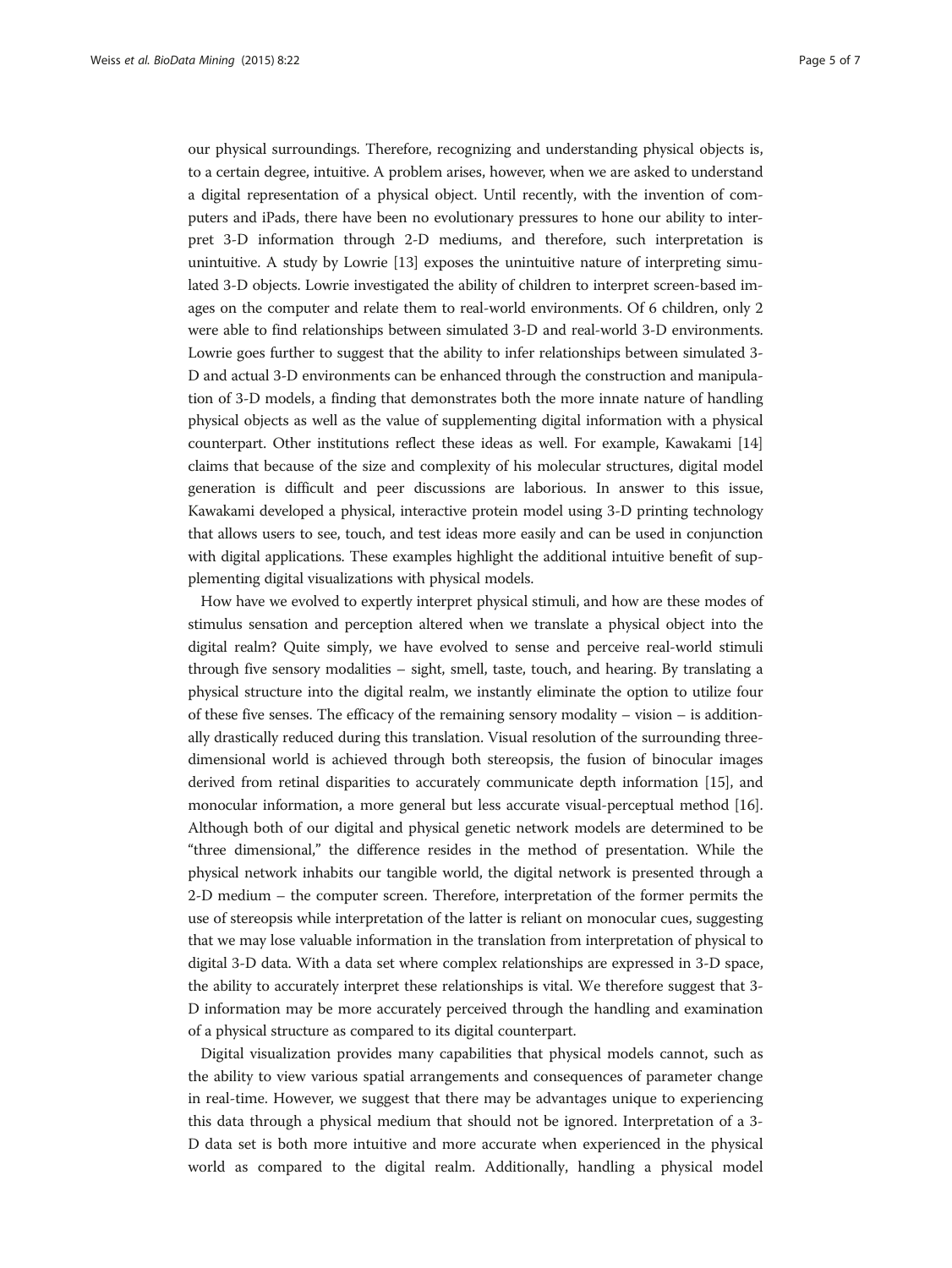naturally stimulates discussion in group settings, allowing for new theories and ideas to be born. We therefore suggest that by supplementing our digital visualization techniques with a physical, tangible counterpart produced by 3-D printing technology, we may unlock ideas and insights about the data previously unattainable with only a digital model. Future studies should explore concept interpretation and comprehension in educational environments with use of digital visualizations with and without a supplementary physical counterpart.

In addition to these possible advantages of 3-D printing data objects it is also important to discuss some of the limitations of this technology. First, 3-D printing creates a static object that may not accurately represent the dynamics inherent in biological data. Once the object is printed it is fixed in time and space with one set of colors and shapes. In this sense, the visual display offered by a computer may be advantageous for many types of data and research results. It is worth noting that this disadvantage may be partially addressed by new 4-D technology that is able to print dynamic objects using thermal hydrogels [\[17](#page-6-0)]. Second, 3-D printing is likely to have size constraints. For example, it is unlikely that the typical hairball that is characteristic of large complex biological networks will be amenable to 3-D printing at the level of detail that is necessary to handle and interpret the object. Finally, it will be important to compare the usefulness of 3-D printed objects to other emerging technologies such as holograms that could be interacted with through haptic devices. It is our hope that this review will motivate formal scientific studies to evaluate the usefulness of 3-D printing and some of the other technologies mentioned for augmenting biological data mining.

### Availability

The software and source code for generating 3-D networks and 3-D printed material is available upon request.

#### Competing interests

The authors declare they have no competing interests.

#### Authors' contributions

TLW assisted with method development, carried out the analyses, interpreted the results and drafted the manuscript. ALZ assisted with the analysis. DPH assisted with the computer programming. SGD assisted with the conception of the 3-D printing method for data visualization, model conversion, debugging, and 3-D printing. JHM assisted with method development, assisted with the analyses, interpreted the results and drafted the manuscript. All authors read and approved the final manuscript.

#### Acknowledgements

This work was funded by NIH R01 grants LM009012, LM010098 and LM011360. The computational analysis was made possible by high-performance computing infrastructure funded by NIH P20 grants GM103534 and P20 GM103506. ALZ was funded by the Women in Science Program (WISP) of Dartmouth College.

Data collection and sharing for this project was funded by the Alzheimer's Disease Neuroimaging Initiative (ADNI) (National Institutes of Health Grant U01 AG024904) and DOD ADNI (Department of Defense award number W81XWH-12-2-0012). ADNI is funded by the National Institute on Aging, the National Institute of Biomedical Imaging and Bioengineering, and through generous contributions from the following: Alzheimer's Association; Alzheimer's Drug Discovery Foundation; BioClinica, Inc.; Biogen Idec Inc.; Bristol-Myers Squibb Company; Eisai Inc.; Elan Pharmaceuticals, Inc.; Eli Lilly and Company; F. Hoffmann-La Roche Ltd and its affiliated company Genentech, Inc.; GE Healthcare; Innogenetics, N.V.; IXICO Ltd.; Janssen Alzheimer Immunotherapy Research & Development, LLC.; Johnson & Johnson Pharmaceutical Research & Development LLC.; Medpace, Inc.; Merck & Co., Inc.; Meso Scale Diagnostics, LLC.; NeuroRx Research; Novartis Pharmaceuticals Corporation; Pfizer Inc.; Piramal Imaging; Servier; Synarc Inc.; and Takeda Pharmaceutical Company. The Canadian Institutes of Health Research is providing funds to support ADNI clinical sites in Canada. Private sector contributions are facilitated by the Foundation for the National Institutes of Health ([www.fnih.org\)](http://www.fnih.org/). The grantee organization is the Northern California Institute for Research and Education, and the study is coordinated by the Alzheimer's Disease Cooperative Study at the University of California, San Diego. ADNI data are disseminated by the Laboratory for Neuro Imaging at the University of Southern California.

Data used in preparation of this article were obtained from the Alzheimer's disease Neuroimaging Initiative (ADNI) database (adni.loni.usc.edu). As such, the investigators within the ADNI contributed to the design and implementation